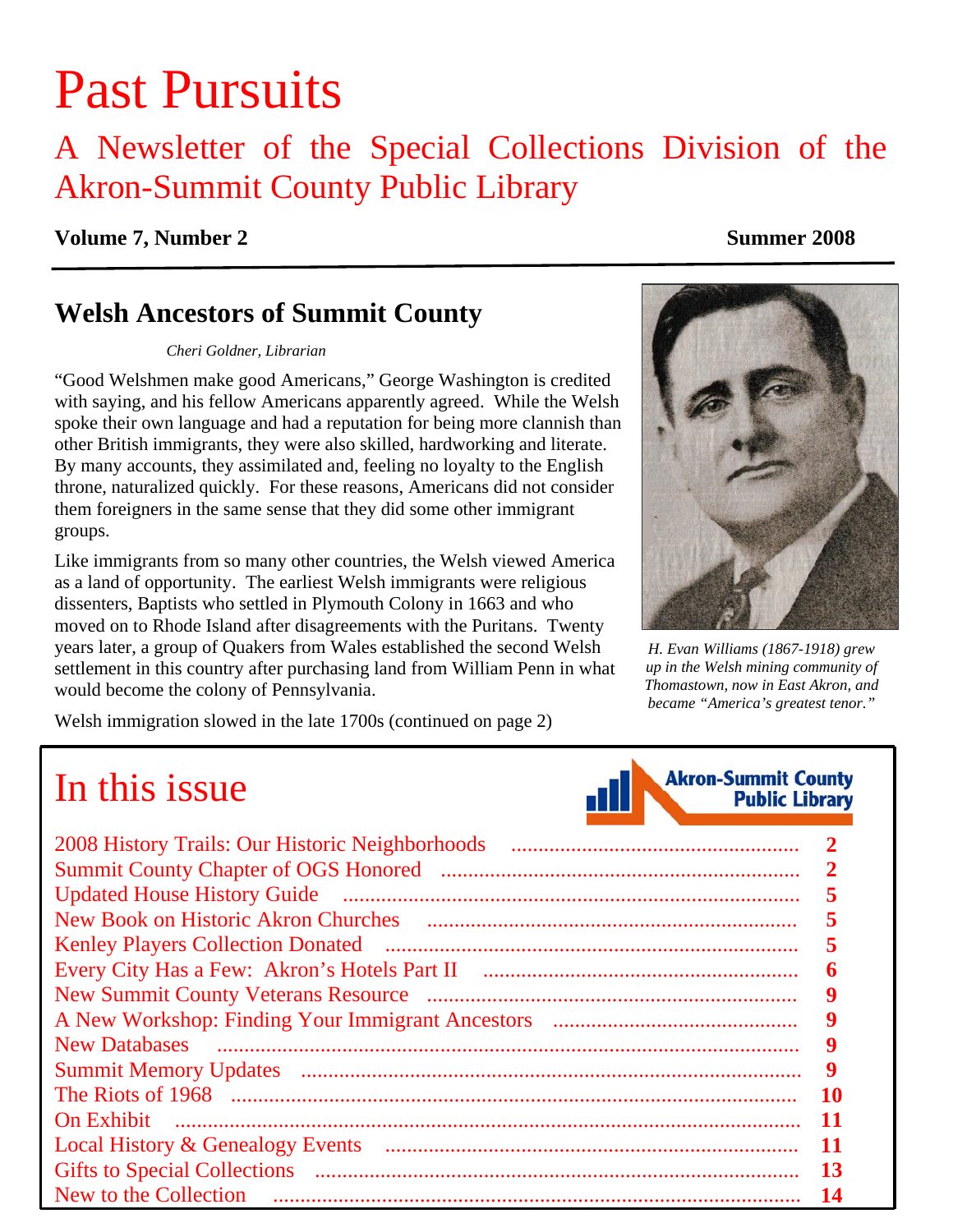### <span id="page-1-0"></span>**2008 History Trails: Our Historic Neighborhoods**

The Akron History Trails program returns for its third year of celebrating our community's heritage. Sponsored by the partners of the Lock 3 Akron History Museum and underwritten by the City of Akron and the Summit County Historical Society, this year focuses on our fascinating neighborhoods.

From the Italian roots of North Hill to the urban village atmosphere of Highland Square, many of our neighborhoods have nurtured Akron's immigrants and their continuing growth. Some of our neighborhoods, Goodyear Heights and Firestone Park, capture the spirits of the entrepreneurs who envisioned them, while others, like Ellet and Kenmore, retain independent identities within the metropolitan area. Visiting our neighborhoods, takes us back through time to remember our heritage and to appreciate the cultural richness their diversity adds to our city.

A new History Trails booklet featuring historic sites in each of our city's neighborhoods will include a page for "passport" stamps. Stamps can be obtained at designated sites in each neighborhood. All who complete the passport will become eligible for prizes to be awarded at an event in the fall.

The program kicks off in the first week of July. Passports will be available from participating institutions as well as at Lock 3. For more information on this year's program please visit, [http://www.ci.akron.oh.us/.](http://www.ci.akron.oh.us/)

### **Summit County Chapter of OGS Honored**

At the Ohio Genealogical Society (OGS) conference in Cincinnati in April, our own Summit County Chapter was the recipient of two awards, the *Frances Dana Gage Award* for Outstanding OGS Chapter Newsletter and the *U.S. Grant Book Award* for the CD of the *1881 Perrin's History of Summit County, Ohio.* This CD consists of the 1972 indexed edition of the book produced by the Chapter. Congratulations to the Summit County Chapter of OGS!

### **Welsh Ancestors (continued)**

and almost completely stopped for several decades following American independence from Great Britain. In the 1800s, however, Baptists and Quakers began arriving again, joined by Anglicans and Presbyterians. Later in the  $19<sup>th</sup>$  century, as the United States industrialized, immigration picked up. During this period, the Welsh began leaving their homeland for more than religious reasons. Farmers sought to escape an agricultural depression and poor treatment by their Church of England landlords. Industrial workers faced a slowing economy as well, and many miners and quarrymen chose to look for new jobs in a new land. They were joined by tinplate workers who lost work as a result of the highly unpopular McKinley Tariff of 1890, which resulted in the highest protective tariff in American history to that point and cut the exportation of Welsh tinplate to the United States dramatically.

Over one third of the Welsh immigrants arriving during this later wave of immigration settled in Pennsylvania, most of them in the anthracite coal regions of the Wilkes-Barre and Scranton areas and in the bituminous coal and steel center of Pittsburgh. Others settled in similarly industrial regions in neighboring New York and Ohio. Welsh miners later moved on to the copper and coalfields of Colorado and, once the west opened up, to the goldmines of California. Farmers migrated deeper into the Midwest - to Wisconsin, Iowa and Kansas following the Civil War.

The first Welsh immigrants in Ohio traveled down the Ohio River from Pennsylvania to the Muskingum River and then proceeded north to Zanesville. As more Welsh followed in their wake, some traveled along Zane's Trace, an early road in the Northwest Territory that connected present-day Wheeling, West Virginia, to Maysville, Kentucky. Many of these Welsh settled in what is now Licking County, in the community of Welsh Hills. Others settled further south, in Jackson and Gallia counties, as detailed by Anne Kelly Knowles in her book *Calvinists Incorporated: Welsh Immigrants on Ohio's Industrial Frontier*. Still others settled in northeast Ohio, including Summit County.

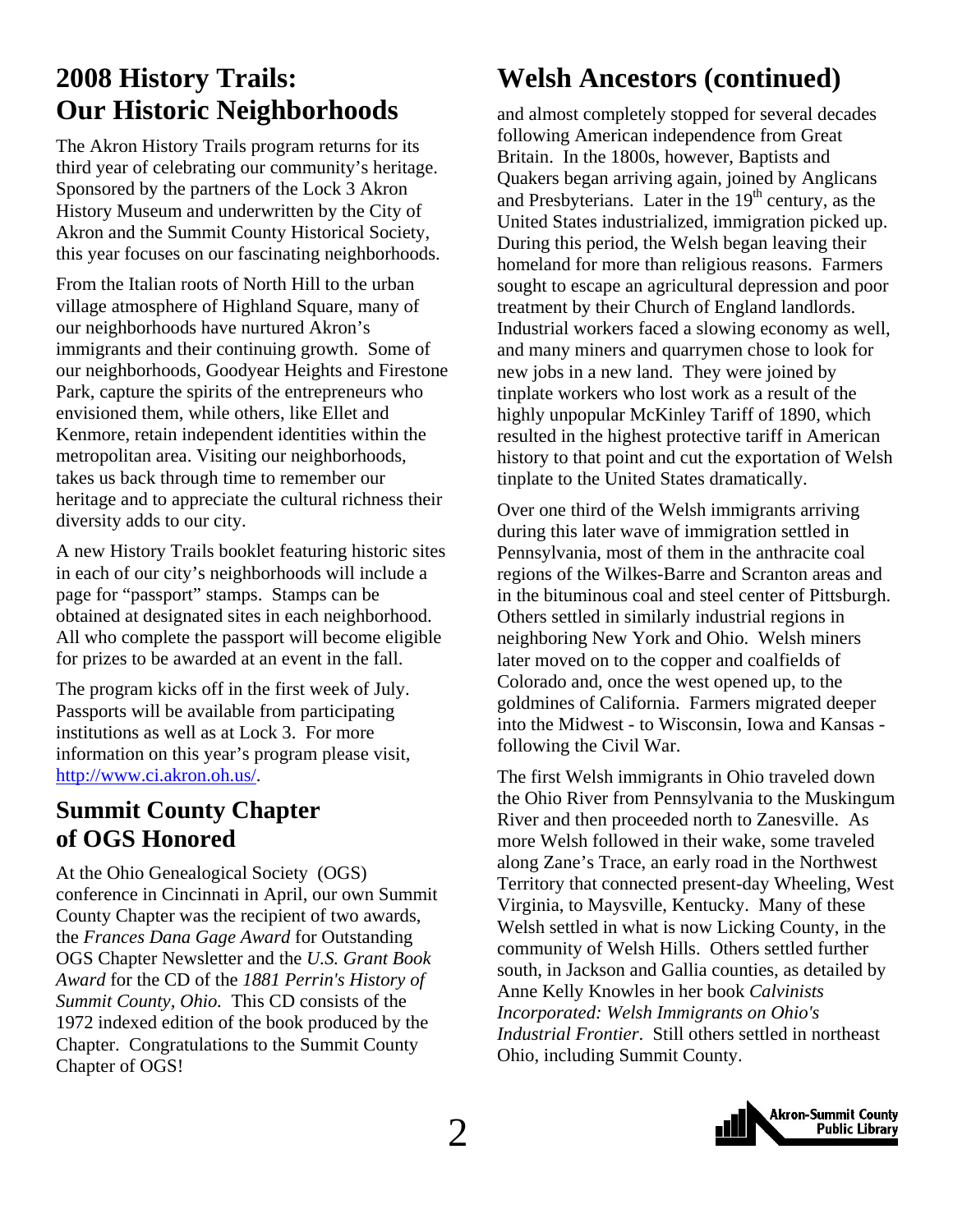<span id="page-2-0"></span>The 1850 census, the first to record birthplace, reveals 21 individuals of Welsh birth living in Summit County. While it remained less than two percent of the county's total population, Summit County's Welsh-born population grew significantly, to 131 and then to 614 in 1860 and 1870, and hit a high of 704 in 1880. The number stayed between 400 and 500 from 1900-1920 and then dropped down to 250 in 1930.

Census figures,  $19<sup>th</sup>$  century Summit County atlases, and the State of Ohio's interactive map of former mines accessible at

[www.dnr.state.oh.us/website/geosurvey/omsiua/ho](http://www.dnr.state.oh.us/website/geosurvey/omsiua/home.htm) [me.htm](http://www.dnr.state.oh.us/website/geosurvey/omsiua/home.htm) show that the Welsh population tended to cluster around the local coal mines during the population spike in 1880 and then shifted to Akron, presumably as the Welsh found new jobs there when the mines closed. In 1870, more than half (330) of Summit County's Welsh lived in coal-rich Springfield and Coventry Townships. Spanning the two townships was the settlement of Thomastown, home to the Brewster family and its coal companies, as well as to many more of the county's older Welsh families. The town had its own school and two Welsh churches, the Welsh Congregational Church and Thomastown Baptist Church, which later became Springfield Baptist Church and now serves a new immigrant population—members of the Karen (pronounced Kahr-en) community who fled the military regime in Myanmar or Burma.



*Thomastown, in East Akron was home to many of Beacon Journal.* Born in Trumbull County in 1867, *Summit County's early Welsh immigrants. It was later annexed by the city of Akron.* 

In addition to its school and churches, further evidence of the vitality of the Thomastown community can be found in the *Akron Beacon Journal's* society pages in the late 19<sup>th</sup> and early 20<sup>th</sup> centuries, where local news and events were recorded regularly and contained numerous instances of Welsh surnames such as Williams, Davis, Morgan, Jones and Thomas. An article in the November 15, 1931 issue of the *Akron Times Press* on the occasion of resident Levi Morgan's 92<sup>nd</sup> birthday also provides a glimpse into the community. Morgan is described by reporter John A. Botzum as "the last survivor of the historic Welsh settlement and the oldest living coal miner in these parts."

Morgan came to the U.S. in 1863, on the same ship as his future wife, Ann Williams. "I shall never forget the day I came out here," he recalled, "the Brewsters had just opened up another coal mine. When I arrived in Akron I asked the way out to Thomastown and then I walked the five miles thru the mud, and here I have been ever since." Morgan lived at 1074 Triplett Boulevard across the street from the Baptist church, near present-day Clement Street, east of the intersection of Triplett and South Arlington Street. His home was the former Middlebury Shaft School, built around 1855.

Morgan recalled that most of his neighbors were Welsh (there were also a few Irish), that they spoke Welsh in the mines, on the streets, in the homes and in the churches and that they were always singing. Later, when work in the mines slowed down, Morgan worked in another of Springfield Township's industries, the clay industry, and for B. F. Goodrich Rubber Co. Morgan had 13 children. One daughter, Margaret, married perhaps the most well-known resident of Thomastown, world-famous tenor H. Evan Williams. "It was out here in Thomastown that Williams commenced to sing in the school houses and churches and down in the mines," Levi Morgan explains, "Then the world discovered him and took him away from us, but he never forgot Thomastown and his old friends."

Williams, pictured on page 1, was featured in an article by Mark Price in the May 14, 2007 *Akron* 

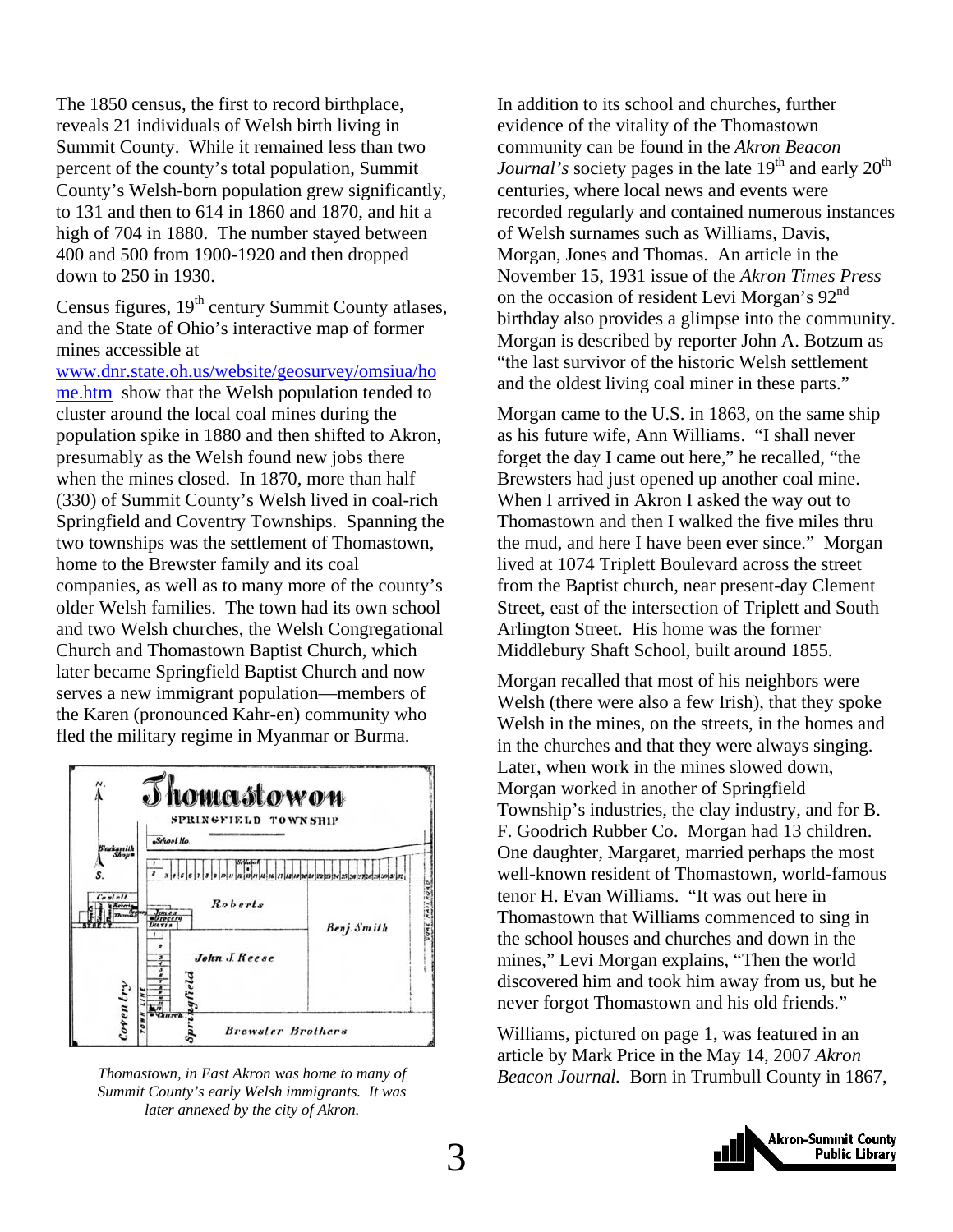he and his brother were sent to live with relatives in Thomastown after their mother died. After being discovered by a voice teacher from Cleveland, he began taking voice lessons and within a few years was traveling the world to perform. Among his career highlights were leading the Tuesday Musical Club to a gold medal at the National Eisteddfod (a Welsh festival of singing, literature and performance) in Canton and, in 1910, performing at the White House for President William Howard Taft with soprano Gertrude Seiberling, wife of Goodyear founder Franklin Augustus Seiberling. Williams gave his final concert at the Akron Armory in May of 1918 and died later that year at the age of 51. Other prominent local Welsh included Congressman W. Aubrey Thomas, a frequent speaker at Welsh society picnics, and John W. Thomas, a son of Welsh parents who walked 4 ½ miles every day from his family farm to attend Buchtel College and later became Chairman of the Board of Firestone Tire & Rubber Co.

Thomastown, which was eventually annexed to Akron in 1928, may have been the largest Welsh settlement in Summit County but it wasn't alone. Another such town was Dennison Station, also known as simply Dennison or as Sherman, after a post office of that name was located there in 1864. Located in the western part of the township along the Atlantic and Great Western Railway (later the New York, Pennsylvania and Ohio Railroad Company), the area was rich in coal and was therefore attractive to Welsh immigrants. Along with its connections to the railroad and coal industries, the Dennison area is probably most noted as the site where a long-standing feud between coal miners Joseph Welsh and Robert McLister culminated in McLister's fatal shooting of Welsh on November 29, 1884. Authorities brought McLister before Akron mayor Samuel Lane for questioning, and Lane provides a detailed account of the events in his 1892 book *Fifty Years and Over of Akron and Summit County.*

Tallmadge too, was rich in coal and thus became home to a number of Welsh. In fact, the story goes that it was a woodchuck digging a burrow near Tallmadge that led to the discovery of high-quality

coal in Summit County. Local author Judy Anne Davis provides a thorough account of the story in her book *A History of Tallmadge Coal: a Tale of Woodchucks, Welshmen, and a Canal.*

Summit County's Welsh didn't just sing in their own homes and immediate communities, they shared their music with others across the county, state and nation at picnics, public appearances and singing competitions. Early  $20<sup>th</sup>$  century editions of the *Beacon* include multiple accounts of concerts given in honor of St. David (the patron saint of Wales), of annual reunions at Silver Lake, and of the official business of the Welsh societies. One group called the Summit County Welsh Association held its  $5<sup>th</sup>$ annual picnic in 1908, while another, perhaps a reincarnation of this group, was incorporated in November 13, 1911. The picnics at Silver Lake extended beyond these local groups however, with attendees traveling from Cleveland, Youngstown and Canton.



*From the [Frank E. Lawrence Collection](http://www.akronlibrary.org/internetresources/sc/finding/lawrencefindaid.pdf) held by Special Collections and housed at the Tallmadge Branch.* 

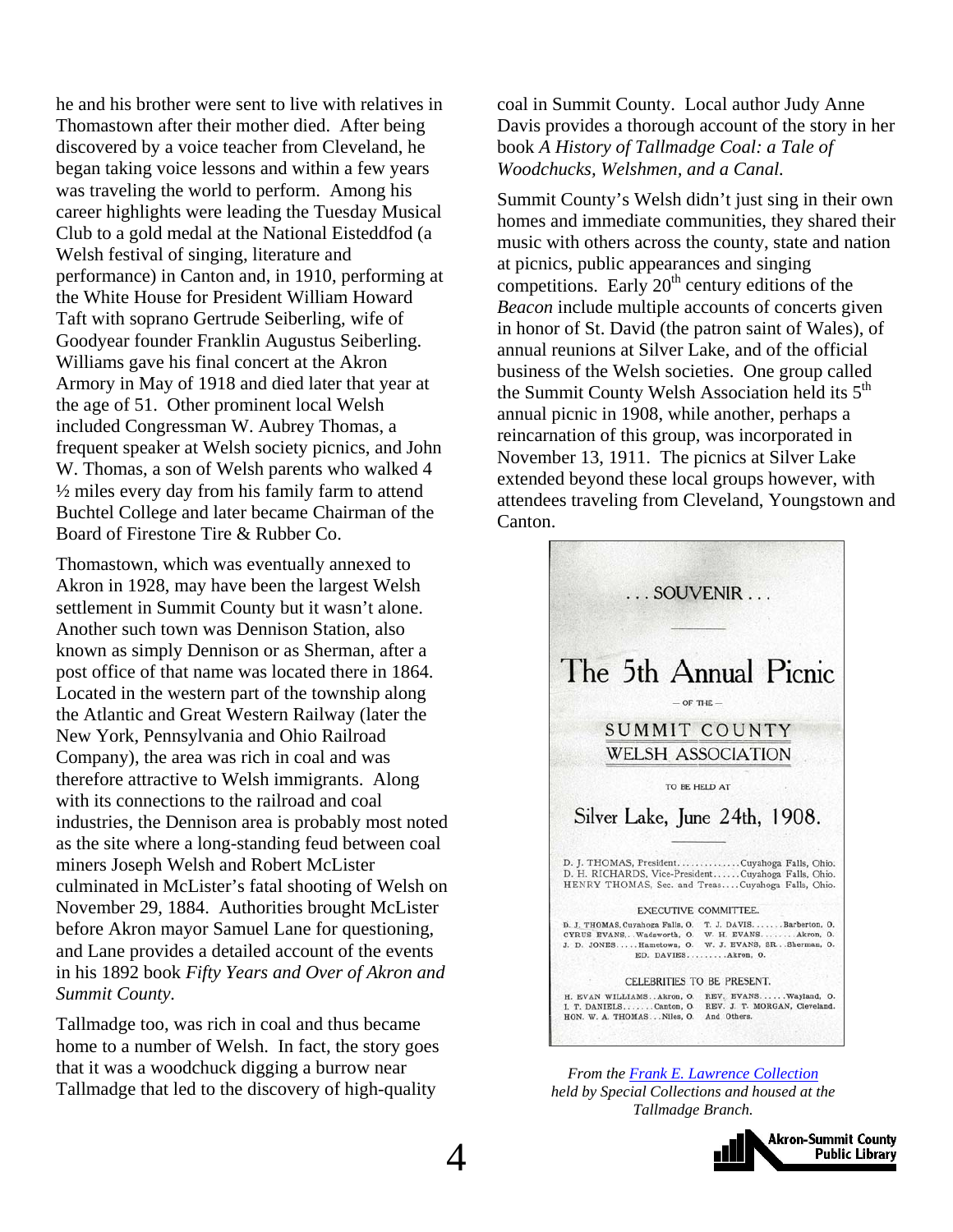<span id="page-4-0"></span>The 2000 census reported there were 1,753,794 people of Welsh descent living in the United States. If you are one of those people and are researching your family history, there are resources available to you in Special Collections, including the specialized manuals *Welsh Family History: A Guide to Research* and *Second Stages in Researching Welsh Ancestry*, both edited by John Rowlands. A number of more general guides on researching British ancestors are also available and more sources are available online.

An online source of particular interest to Ohioans of Welsh descent is that of the Wales-Ohio Project, <http://ohio.llgc.org.uk/>, which includes almost 5,000 digital images of archive and manuscript material, printed material, maps and photographs relating to the state of Ohio held at The National Library of Wales. Among the digitized items is a small notebook written in 1851 by R. D. Thomas while he was traveling in the United States to raise money to pay for the debts of his chapels. Thomas visited many Welsh settlements in the state of Ohio and recorded his observations in a notebook. Among the places he visited was Tallmadge. Another online resource is the Welsh American Academy, [www.welshamericanacademy.org,](http://www.welshamericanacademy.org/) a group who purpose is "to celebrate the close cultural, historical and educational links between Wales and North American." The Academy offers a variety of exchange programs for students, scholars and artists and provides support for those tracing their Welsh roots and planning a visit to Wales.

### **Updated House History Guide**

Interested in knowing more about the history of your house? A new edition of *[Your Old House:](http://www.akronlibrary.org/internetresources/sc/pathfinders/househistories.pdf)  [Researching and Renovating Your Home](http://www.akronlibrary.org/internetresources/sc/pathfinders/househistories.pdf)* is now available. Created by the Special Collections Division with input from various organizations in our community, this guide provides tips for discovering the history of your house, as well as resources for historic home restoration and renovation. Special thanks to Mary Deal of Progress Through Preservation for reviewing it prior to publication. The guide is available in Special Collections or [online.](http://www.akronlibrary.org/internetresources/sc/pathfinders/househistories.pdf)

### **New Book on Historic Akron Churches**

Local writer and preservationist Kally Mavromatis is the author of a new book on historic churches in Akron. Through text and photographs, *Akron Churches: Early Architecture* (Arcadia Press, 2008) tells the stories of many of our community's oldest churches, how they developed, who founded them, and the church buildings that have come and gone. Mavromatis worked closely with local churches and archives to uncover the remarkable stories of these churches. Her research uncovered photographs rarely seen by the public. Arranged by architectural style, the book features photographs and text that explore the evolution of some of Akron's earliest churches. Mavromatis is to be commended for her contribution to this important aspect of our community's rich history.

### **Kenley Players Collection Donated to Special Collections**

Paul Lynde, Mitzi Gaynor, Micky Rooney, Cyd Charisse, and Akron's own Jesse White are just some of the stars featured in photographs taken by Akron photographer Ott Gangl for the Kenley Players Summer Theater. Founded in 1950 by veteran actor and producer John Kenley, the summer theater company presented musicals featuring popular stars of television and Hollywood in Akron, Warren, Detroit, Dayton, and other industrial cities. From the late 1970s through the early 1980s, Ott provided all of the publicity photography for Kenley Players at E. J. Thomas Performing Arts Hall. Photographs were shot at the Monday dress rehearsal and sent on to the next venue for advance publicity.

Ott's collection includes hundreds of photographs and negatives from his time as official photographer for the company. In addition to this collection, Special Collections also maintains the photographs he took as official photographer for the Ohio Ballet, as well as a collection of his personal work and those taken during his time as a photographer for the *Akron Beacon Journal.* We are most grateful to Ott for this generous donation.

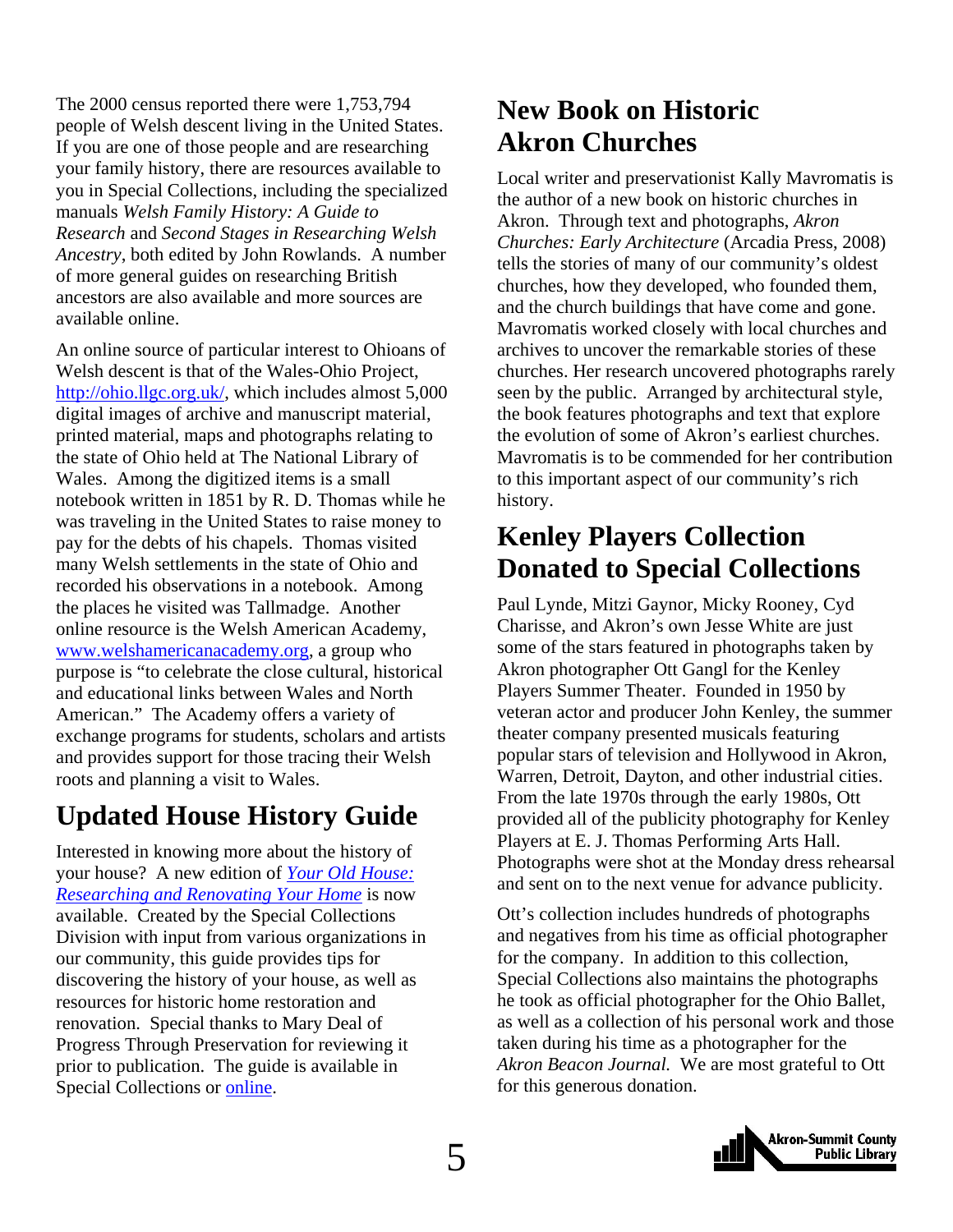### <span id="page-5-0"></span>**Every City Has A Few: Akron's Hotels Part II: 1912 – Present**

#### *By Jane Gramlich, Librarian*

Look in the business listings of any Akron city directory from the 1910s through the 1960s, and you'll find dozens of downtown hotels whose stories have disappeared and whose names – some of them pretty comical – aren't well remembered. Could anyone forget the King's Dollar Hotel, or the Gilt Edge, or the Great Presto? If our lack of sources on them is any indication, yes. Maybe they just weren't that memorable to begin with.

We can catch glimpses of some of the lesser-known hotels here and there, in ads or news stories. Some of them had unusual histories, like the Taylor Hotel. This started out as a mansion, developed into a rowdy theatrical boarding house, sheltered World War I era workers who shared beds by sleeping in shifts, then finally quieted down as a residence for teachers and clergy. According to a 1969 *Akron Beacon Journal* article, it was supposed to have been the third largest hotel in the city during the 1950s. Other smaller establishments had quite significant histories, like the 55-room Mathews Hotel on North Howard Street. It gave African Americans a place to stay during a time when they were barred from other downtown lodgings, and as part of the area's vibrant music scene, hosted jazz icons Ella Fitzgerald, Cab Calloway, and Louis Armstrong while they were on tour.

By 1912, the city had witnessed the rise and fall of the Empire and the Clarendon Hotels and was beginning to see the Buchtel languish, but could be proud of the newest hotel, the Portage. Over the next fifty years, the story of the city's hotels was much the same, writ large: more hotels and larger ones, equaling greater ballyhoo as they opened, bigger business as they operated, and unfortunately, messier decay as they declined. Suburban development and the downslide of industry combined to make locations near malls and interstates more popular, and the number of

downtown hotels gradually dwindled. Today, we continue to question whether we need new downtown accommodations, or whether we can even sustain the ones we have.

The increase in hotel operations during Akron's boom years around World War I was not missed by the *Beacon*. "Now there are three first class hostelries in operation and two more projected," it reported. Since Ferdinand Schumacher's death in 1908, the Windsor Hotel had undergone both change of ownership and business practice. After some renovation, it became the New Windsor in 1915. Definitely no longer a temperance hotel, it harbored a speakeasy in its basement during Prohibition. Also in 1915, the 11-story Howe Hotel opened on South Main Street, and by 1917, the Portage had expanded with two additions increasing its number of rooms from 170 to 280. The Bond Hotel, just down the street from the Howe, opened in 1918, and the Marne, across from what is now Canal Park, appeared in 1921.

Once again, though, city officials weren't satisfied with what they had and were on the lookout for a hotel "in keeping with [Akron's] high standing as in important manufacturing city." The result of this round of efforts was the Art Deco styled, 450-room Mayflower Hotel. It opened on May 18, 1931 with the obligatory dinner party celebration, attended by 800 people who sampled dishes like "fresh shrimp ravigot" and "new potato persillade." The *Official Souvenir of the Opening of the Mayflower Hotel* wasted no time promoting all the wonderful features to be found in the building, including chilled drinking water and a four-station radio in every room. Apparently, an early form of air conditioning was also used: "Mere circulation of air in the dining room is not sufficient when the weather is warm," the *Souvenir* sniffed. "The air must first be cooled, then gently distributed."

The Mayflower Hotel has the reputation of being the pinnacle of Akron's hotels. Its size, décor, amenities, events, and the sheer number of people passing through its doors don't seem to have been equaled by any downtown hotel since. Part of that feeling may be nostalgia. But it is true that the

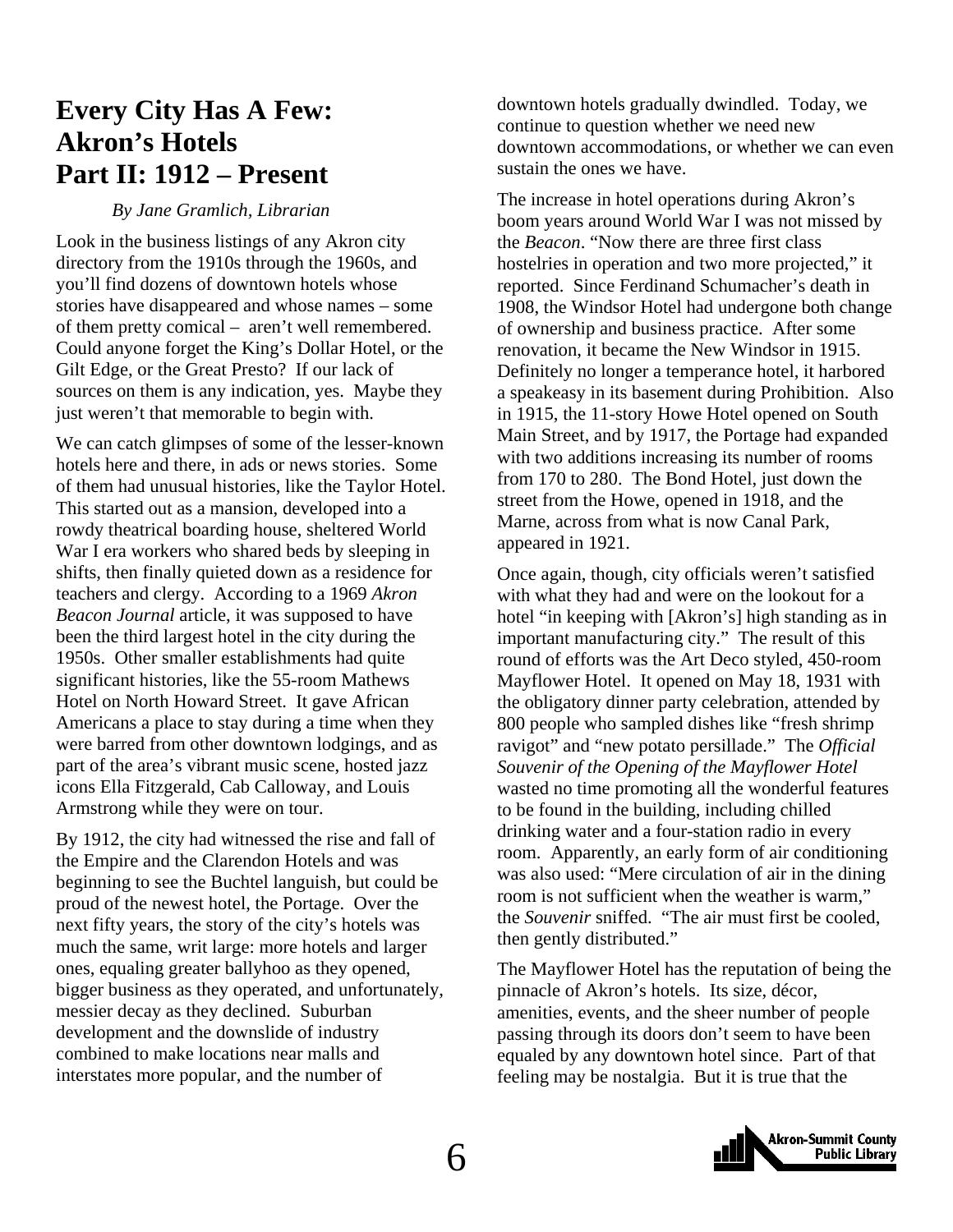Mayflower arrived during the golden age of the urban downtown, from the 1920s through the mid-1960s. Business, commerce, and entertainment were all concentrated within a few city blocks, and hotels were both the natural, necessary outgrowth of that, and the focus of much of it. The lower floors of a hotel weren't just places for restaurants, bars, and conference rooms; they also provided retail space and entertainment venues. If you needed aspirin or wanted a soda, you could visit Rutledge's Drug Store at the foot of the Mayflower. If you wanted to dance all evening to the music of a big band, you might consider going to the Mayflower's Hawaiian Room. Even if you just wanted to go to a movie, you could find yourself at the Marne, where the first three floors were the Allen Theater.



*The Mayflower Hotel appeared on the cover of the Akron Topics Magazine in 1931.* 

With so much activity, it couldn't have been long before historic occasions took place in Akron's hotels. One of the important events the Mayflower is remembered for is its role in the founding of Alcoholics Anonymous in 1935, when Bill Wilson made a crucial phone call leading to his meeting with Dr. Bob. But we shouldn't forget that the Portage Hotel was also the scene of significant developments that happened about the same time.

In September 1935, after years of struggling with reduced workweeks and Depression Era shortages, rubber workers organized and founded the United Rubber Workers Union in the ballroom of the Portage. In addition, the Portage's most striking and unique feature was a café called the Rubber Room, which opened in 1934. This little bit of Americana could only have existed in Akron. Nearly everything in the room was made out of rubber, including ceiling lighting fixtures rimmed with tires, and mosaic-like murals depicting the origin and processing of rubber, from plant to finished product. In 1963, after the Portage had been sold, its new owners found the Rubber Room in need of renovation. They attempted to find a permanent home for the murals and other objects but got no takers, and so a treasure trove of history sadly ended up in the trash. It's interesting to note that the founding of AA at the Mayflower remains strong in our collective memory, whereas the Rubber Room and the URW at the Portage are scarcely noted. Perhaps that's because the Mayflower still stands, and the yearly pilgrimage of AA members on Founders' Day keeps the memory alive. On the other hand, the Portage is long gone, right along with Akron's role in rubber production.

The combination of the opening of the Mayflower and the losses of the Depression caused many of the downtown hotels to flounder, decline, and never quite recover. Some attempted the usual fixes; the Bond Hotel was renamed the Anthony Wayne and adopted a Colonial theme and décor much like the Mayflower. The Windsor Hotel, cheaper to demolish than maintain, was torn down to make room for a gas station in 1933. During the early and mid-1940s, while the Mayflower sailed along smoothly, the Buchtel Hotel was on its last legs. Condemned and ordered to be razed by 1940, it took seven years before demolition actually happened. Its manager claimed there wasn't anything wrong with the place "that soap and water and paint can't cure." But at its demise, those who remembered its glory days said they weren't sorry to see it go and wished it had been torn down years earlier, "before it became a tarnished and poverty-stricken shadow of its old self."

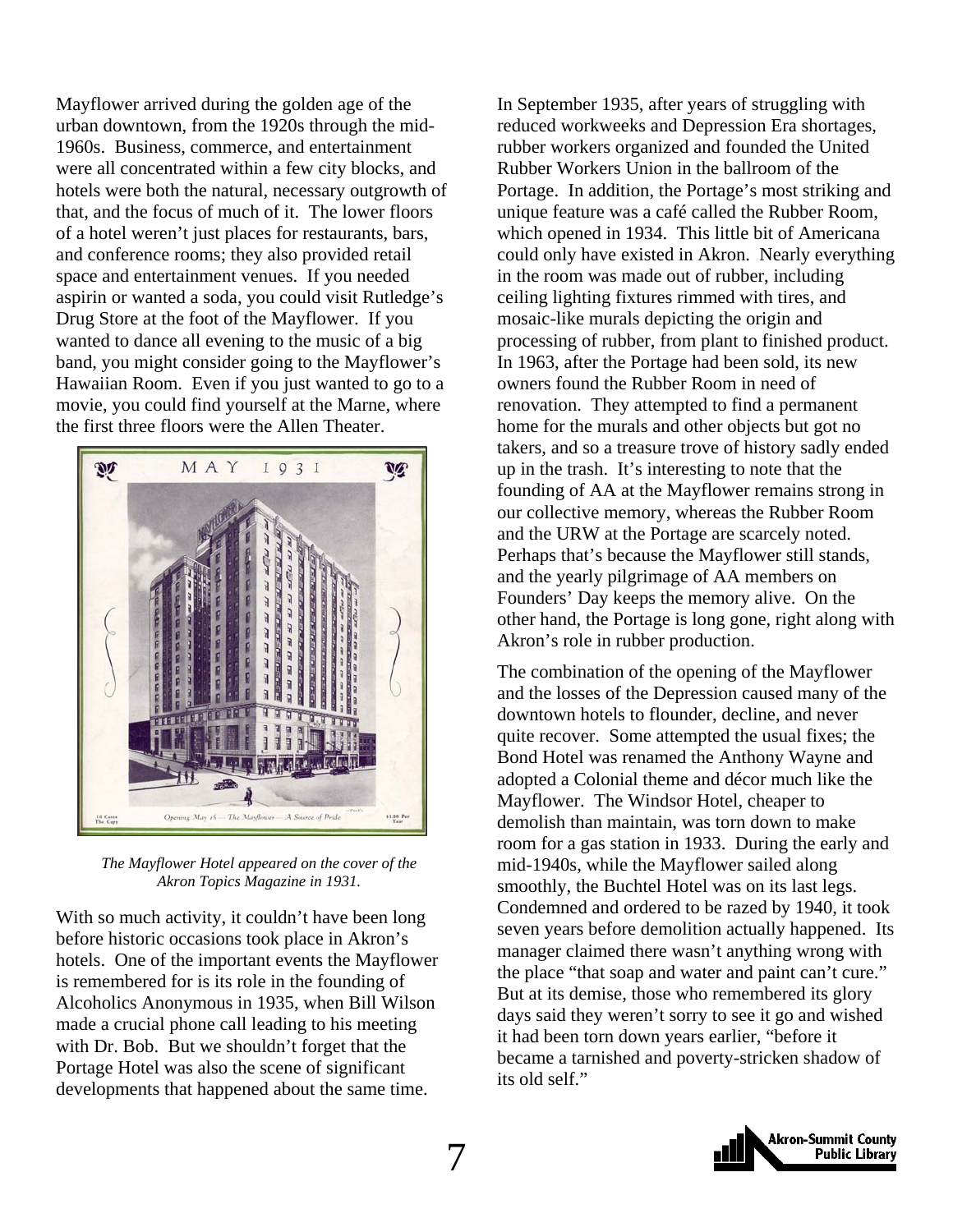"New York has the Waldorf, Washington its plushy Shoreham. Here in Akron, it's the Mayflower," proclaimed the *Beacon* in a 1953 article. "There's always activity [there]." During the previous year, over 165,000 people had registered at the Mayflower, and it hosted ten weekly meetings of various civic clubs and twelve monthly ones. But even as it continued to prosper, the Mayflower was not immune to change. In 1955, the Mayflower lost its local ownership to the Sheraton chain. Its name immediately switched to the Sheraton-Mayflower and predictably, two years later, to just the Sheraton. Only twenty-five years after its grand opening, the legendary Mayflower was already becoming a thing of the past. New projects and trends were taking shape. Two hotels made their appearances over the next decade and a half: The Akron Tower Motor Inn, which opened in 1960 on the corner of State and Water Streets, and the Holiday Inn in Cascade Plaza, which opened in 1971. Ironically, the Mayflower had closed its doors just five months earlier, almost exactly forty years after it opened, its owners citing the slow economy and the popularity of suburban motels.

The 1970s saw the conversion of many of the old downtown hotels into low–income or subsidized housing. This wasn't entirely a new concept; early hotels often became boarding houses, providing residence for the elderly or people who could not afford traditional housing. In the 1950s, a *Beacon*  article described "two old hotels once condemned" on South Main that were now "delighting Akron social workers." A woman named Mrs. Dillman ran them as the Dillman Rooms in cooperation with various city and county agencies. This pattern repeated itself on a larger scale with most of the remaining hotels. By 1969, the Portage had become a nursing home, and by 1978 it stood vacant. The Akron Tower Motor Inn's short and rocky existence as a hotel came to an end in 1975 when it was converted into housing for the elderly and disabled, and renamed Canal Park Tower. After a vacancy of two years, the Mayflower reopened as an apartment complex, and by 1980 it had been taken over by AMHA to become Mayflower Manor. The Anthony Wayne followed much the same path. A

1982 *Beacon* article summed it up grimly, noting that "The Anthony Wayne…old and showing its age, is that kind of hotel. Every city has a few."

So far, the Holiday Inn (later to become a Radisson) has been the last downtown hotel to be built from the ground up. When the Quaker Square Hilton opened in 1980, it was a novelty in more ways than one. "Sleeping in a silo: it's sort of romantic, don't you think?" mused a *Beacon* reporter, not too convincingly. At the time, those involved in the hotel's renovation said the only other place in the world where grain bins had been converted to living space was in Barcelona. The Quaker Square Hilton was a rare hotel idea to come to fruition during that time. The 1980s brought other ideas that never got off the ground. Developers tried, but failed to make the historic Portage Hotel into apartments, and a proposal to make the former Polsky's building into a \$32 million luxury hotel went nowhere. The writing on the wall was clear: the rapid development of motel space in Montrose was spelling the slow and painful demise of some grand old landmarks. The Portage, vacant for 15 years, toppled in 1992; the Anthony Wayne was demolished in 1996 to make way for Canal Park; and the Howe Hotel crumbled just two years later. Now, even Canal Park Tower is gone, and the future of the Radisson is once again in question. Perhaps the most startling thing to realize is that the Crowne Plaza at Quaker Square, our most recently opened hotel, has just become our most recently closed one, having been taken over by the University of Akron for student housing.

Hotelier Ferdinand Schumacher, adept at adaptive building reuse, might have liked the idea that the Quaker Oats silos became not only a hotel, but dorm rooms. Is this notable old structure doomed to dust? Will the Mayflower come crashing down anytime soon? As the Buchtel Hotel faced demolition, the *Beacon* noted that "in the march of progress it is sometimes necessary to raze old landmarks – buildings about which there linger fond memories." Quaker Square is listed on the National Register of Historic Places, and a portion of South Main Street, including the Mayflower, has recently been recommended to U.S. Department of the Interior for possible inclusion on the National Register. This

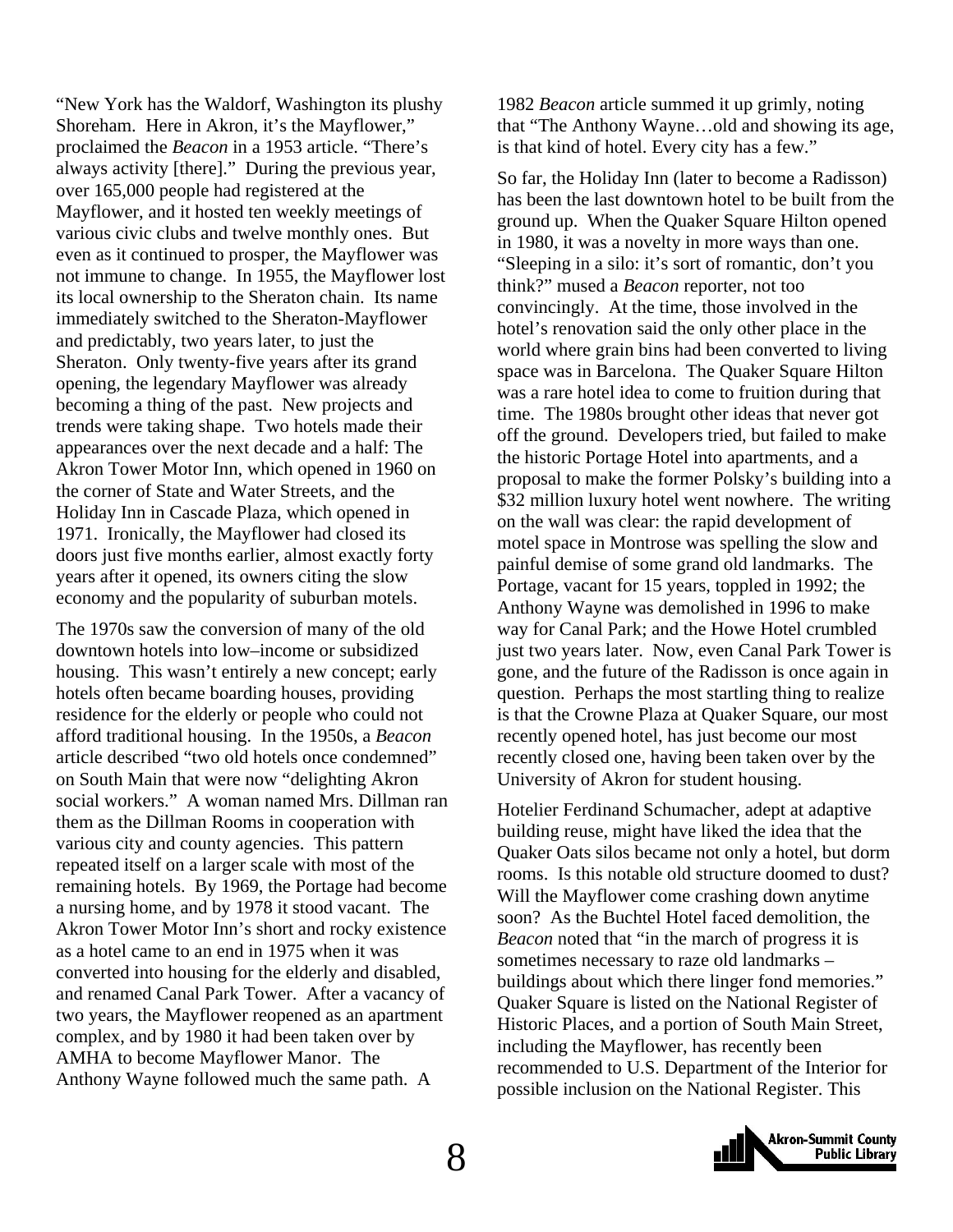<span id="page-8-0"></span>won't guarantee these buildings won't be torn down, but if we're lucky, they'll remain with us for a while. If they don't, we can at least focus on keeping those fond memories intact.

### **New Summit County Veterans Resource**

For more than a year, the Summit County Chapter of the Ohio Genealogical Society worked on an ambitious project to document every Summit County veteran from every conflict. Headed by the chapter's Cemetery Chair, Judy Davis, a team of volunteers has created a CD containing the names of 60,000 Summit County Veterans. Each record includes the name, conflict, rank, branch of service, and death and burial information. A special presentation of the CD was made on Saturday, May 17 at the Acker Moore Memorial Hall-American Legion VFW post in Stow. The CD is available from the Chapter. For more information, please visit <http://www.acorn.net/gen/>

### **A New Workshop: Finding Your Immigrant Ancestors**

Most of us will find immigrant ancestors somewhere in our family tree. Their travels to the United States and along the path to U.S. citizenship are often documented, but finding these records is sometimes a challenge. Join staff from the Special Collections Division for a discussion of identifying immigrant ancestors and locating passenger lists and naturalization records. As we will be using electronic resources, basic computer skills are recommended. You have several opportunities to attend this workshop. It meets in Computer Lab 2—First Floor, Main Library on the following dates and times:

#### **Saturday, August 16, 10 am-12 pm Tuesday, September 30, 6:30-8:30 pm Saturday, October 18, 10 am-12 pm Tuesday, November 18, 6:30-8:30 pm**

For more information and to sign up, contact the Special Collections Division, 330.643.9030 or [speccollections@akronlibrary.org.](mailto:speccollections@akronlibrary.org)

### **New Databases**

With more than 32 million documents and images available, **Footnote.com** can be an amazing resource. In addition to the historical newspapers and naturalization documents, Footnote, in partnership with the National Archives, has also made available Revolutionary and Civil War Pension Indexes and photographs. Other colonial records such as the *Pennsylvania Archives* and federal records such as the *Southern Claims Commission* are also fully searchable online. Premium access to these documents is available from Main Library.

The library now also subscribes to **World Vital Records** (WVR). This site contains a mix of free and subscription content that is continuously updated. Not all of the content on WVR is unique, but it does provide a one-stop research tool for genealogists. It contains not only U.S. Records but international ones as well. Some of the databases included are: Quintin Database (a collection of county histories, biographies, and city directories), SmallTownPapers Collections, International Parish Register Collection, International Marriages, World Gazetteer Collection, Find A Grave, Family Search, Everton Publishers and more. It also features "Recently Added Major Collections" and "Genealogy News" so you can always find out the most recent updates to all of the databases within WVR.

### **Summit Memory Updates**

Each month nearly 15,000 images are retrieved from [www.SummitMemory.org'](http://www.summitmemory.org/)s database. We have also recently added another new partner, Cuyahoga Falls Historical Society, and several new collections.

The [Doodlebug Disaster Collection](http://www.summitmemory.org/cdm4/browse.php) contains more than 40 images and text about the 1940 train wreck in Cuyahoga Falls and the 2005 Memorial Ceremony commemorating the disaster. This collection was contributed by the Cuyahoga Falls Historical Society.

The **High Bridge Glens Collection** contains approximately 40 images relating to one of the oldest parks in Cuyahoga Falls. The collection was

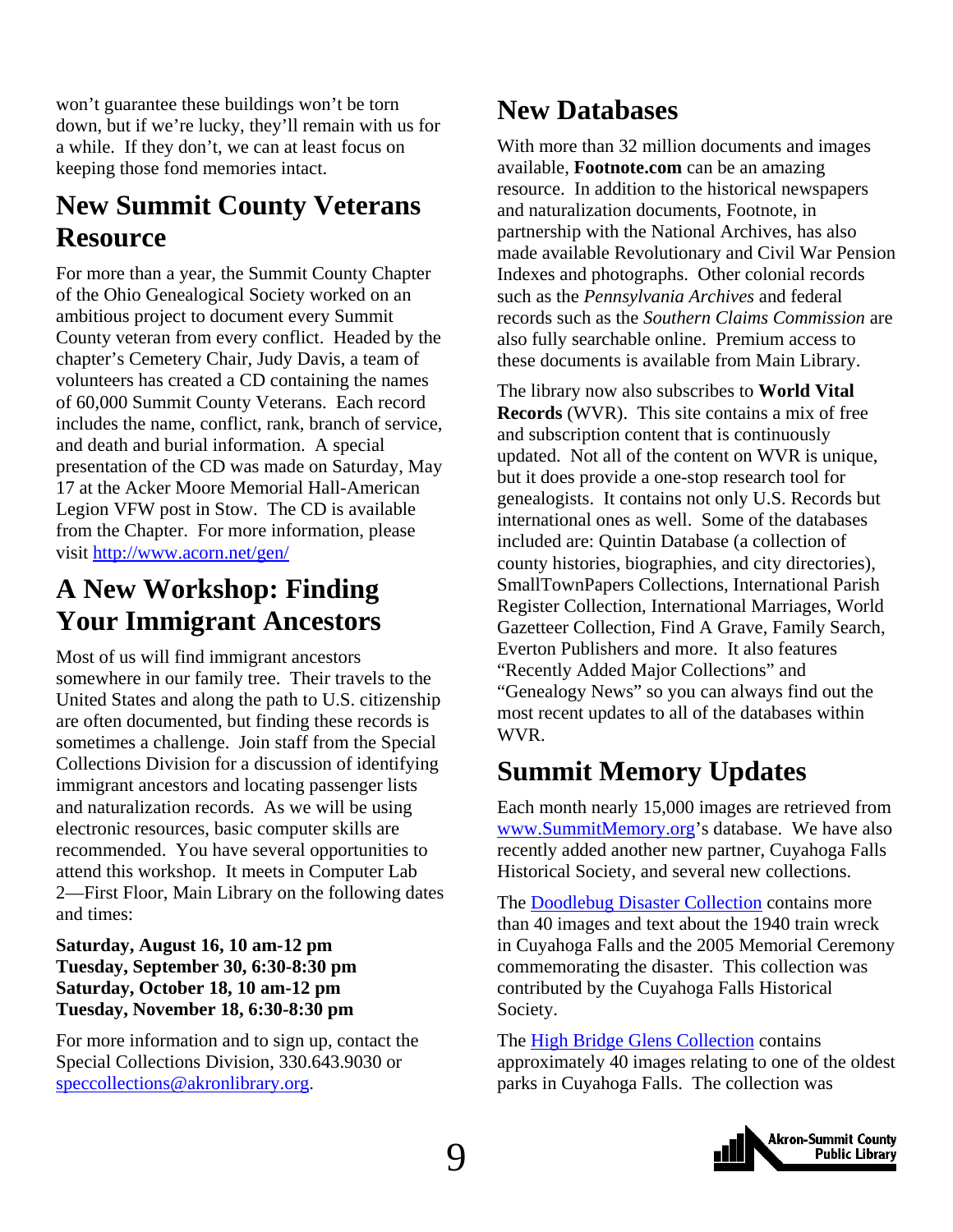<span id="page-9-0"></span>contributed by the Cuyahoga Falls Historical Society.

The [Art Work of Akron Collection](http://www.summitmemory.org/cdm4/browse.php) contains the more than 50 images from the book, *Art Work of Akron* published in 1898. These 19<sup>th</sup> century photographs capture the growth of the Akron-Summit County area during the 1890s.

For more information on becoming a partner or loaning a private collection for inclusion in the Summit Memory Project, please contact Joanne O'Dell at [jodell@akronlibrary.org](mailto:jodell@akronlibrary.org) or 330.643.9064.

### **The Riots of 1968**

#### *By Iris Bolar, Librarian*

It's been forty years since Akron experienced several days of civil disorder. In July of 1968, the general mood here and around the country was that of tension and rebellion. Dark clouds had already cast shadows over the nation: Vietnam War images were broadcast into American homes; Martin Luther King Jr. had been slain in April; and Robert Kennedy had been killed in June. Violence, anger, frustration – emotions had reached the boiling point across the United States.

Riots had erupted in Washington D.C., Chicago and other cities. The feeling in Akron was that the violent protests other communities were experiencing could not happen here. Yes, Akron had its poverty, unemployment, and racial problems, but it was not considered a city of extremes.

The trouble here didn't begin with a racial incident. The week of chaos began on Tuesday, July  $16<sup>th</sup>$ when fighting broke out at an Elizabeth Park dance between black teenagers of rival north and west side neighborhoods. When police came to break up the fight, the teens surrounded the police cruiser and threw rocks through the windshield. The incident ended with two arrests for intoxication. The rivalry continued on the evening of July  $17<sup>th</sup>$  when two offduty African-American police officers responded to teenagers breaking windows around Wooster Avenue (now Vernon Odom Boulevard). The teens threw bottles at one of the officers, and he fired his

gun into the air. More police were called to the scene. A rumor began to circulate that the police were shooting black people.

In the early hours of July  $18<sup>th</sup>$ , a crowd had gathered in the area and created more disruption. Later that morning, National Guardsmen were called, and Mayor John Ballard proclaimed a state of emergency in the city. A city-wide curfew was imposed, but its enforcement was seen as inconsistently applied around the city for different classes of people. National Guardsmen marched down Wooster Avenue with unloaded guns and used tear gas to try to disperse the crowd. Some law enforcement officers failed to distinguish between those trying to resolve the conflict and those participating in the rioting.

Businesses in the Wooster Avenue area were looted and boarded up; many closed for good. Fires brokeout during the days of disorder, but it was found that the majority of them were started by one 11-year-old rather than by the demonstrators. The 1969 report from the commission created to review the events stated that "there were some persons and groups who were receptive to trouble and willing to encourage and accentuate it." There were confrontations between younger and older black leaders during the troubled days. The younger generation was impatient with the approach of their elders in the call for social and economic changes.

Finally, after days of talks between the mayor and community leaders, the curfew was lifted on July  $23<sup>rd</sup>$ , and hostilities eased. The night ended with music and dancing in the streets, and rain forced the crowd to seek shelter. No one was killed during the six days of rioting, but 40 people were injured and 400 were arrested. Property damage exceeded \$100,000.

Although the rioting in Akron was not initially racerelated, dissatisfaction and frustration with the economic and social status of African Americans did contribute to the build-up of emotions that rocked Wooster Avenue those hot, summer days in 1968. The issues that had fueled the discontent in Akron were dramatically forced to the forefront to be addressed by city leaders**.**

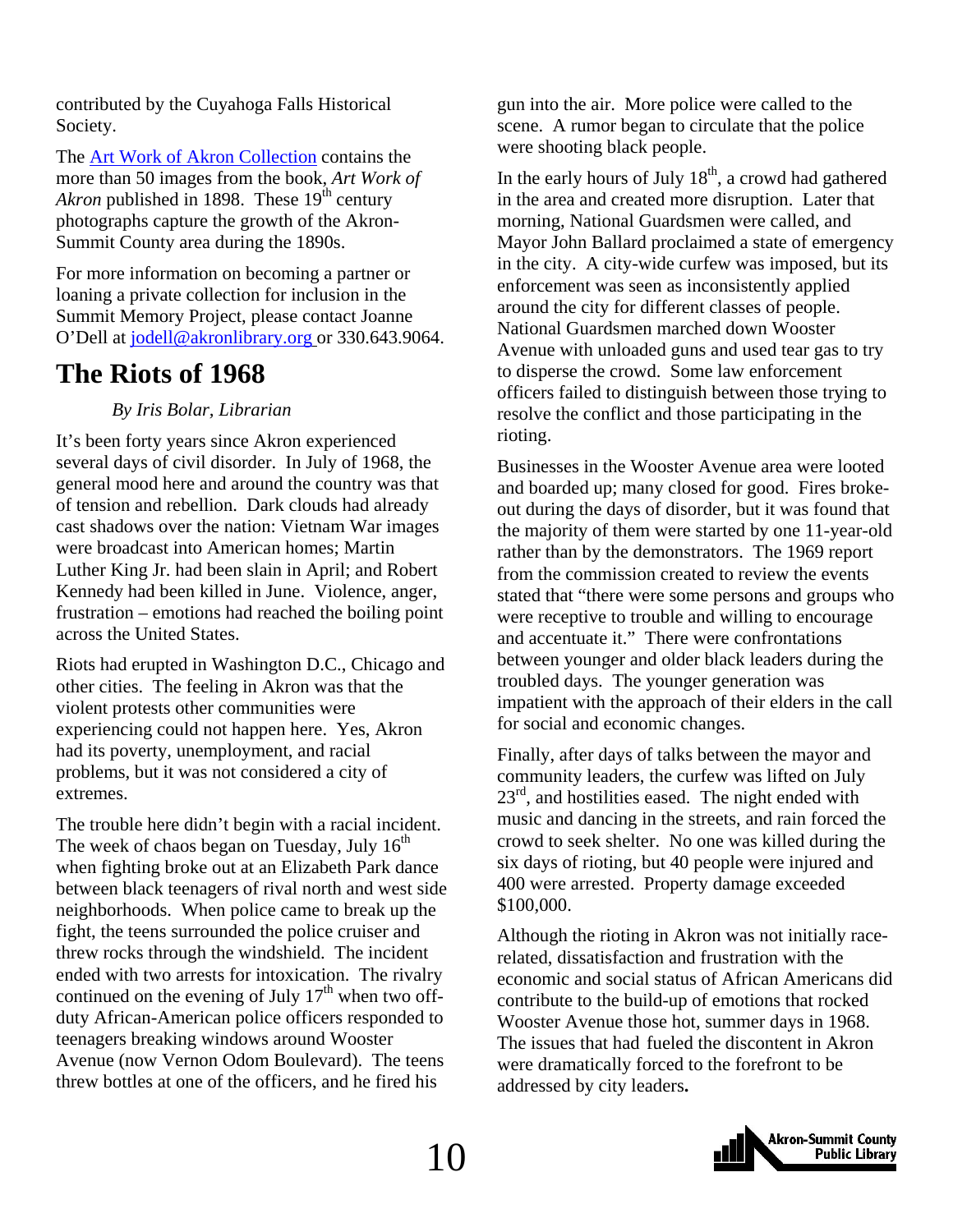### <span id="page-10-0"></span>**On Exhibit**

### **AA and Akron: The First Steps**

Third Floor, Special Collections

From June through September, Special Collections, in conjunction with the Akron Intergroup Council of Alcoholics Anonymous, will display an exhibit about the founding of Alcoholics Anonymous (AA) and its roots in Akron. From its beginnings in 1935 to the present, Akron holds special interest for those who have struggled with alcoholism. The exhibit will feature photographs, documents, and artifacts pertaining to the organization's founding and the local sites associated with AA in Akron.

A related event will be the premiere of *God As We Understand Him: a Film About Faith and the 12 Step Movement,* a documentary produced by local filmmakers Josh Gippin and Shane Wynn. This film explores the spiritual aspects of AA and how they are embraced by individuals of different faith traditions. Two local premieres will be held during AA's Founder's Day weekend. On Saturday, June 7, the film will be shown at 11 am, 2 pm, and 4 pm on the grounds of Stan Hywet Hall and Gardens, the site of the first meeting of Dr. Bob Smith and Bill Wilson. On Sunday, June 8 at 2:30 it will be shown in the Main Library auditorium. Admission to both events is free. For more information, visit the filmmaker's website at [www.joshuatreevideo.com](http://www.joshuatreevideo.com/). For more information about Founder's Day activities, visit the AA Akron Intergroup website at [http://www.akronaa.org/.](http://www.akronaa.org/)

### **Local History Events**

#### **Guided Walking Tours of the Park**

Cascade Locks Park Association *Sunday, June 22, 1 pm*  Come walk with one of our expert canal and Towpath guides and learn about the history of the Cascade Locks from lock 10 thru l6. Discover seven watered locks, historic railroad bridges and remains of a former steam plant. Then stop in the Mustill Store and stay for a cool drink and hear about CLPA's future plans for the Schumacher Mill site!

#### **Vintage Base Ball - Akron Cup**

Stan Hywet Hall & Gardens

*Sunday, July 20, 10 am* 

Stan Hywet Hall & Gardens hosts the 12th Annual Akron Cup Vintage Base Ball Exhibition. The Akron Cup showcases base ball as it was played in the 1860s.Eight clubs compete and two "matches" take place simultaneously throughout the day. A variety of family-friendly "Vintage Sports" activities, including croquet, clock golf and side-saddle horseback riding demonstrations, round out the day. Families are encouraged to bring blankets or chairs to watch on Stan Hywet's Great Meadow.

#### **Guided Walking Tours of the Park**

Cascade Locks Parks Association

*Sunday, July 27, 1 pm* 

Come walk with one of our expert canal and Towpath guides and learn about the history of the Cascade Locks from lock 10 thru l6. Discover seven watered locks, historic railroad bridges and remains of a former steam plant, then stop in the Mustill Store for a cool drink and hear about CLPA's future plans for the Schumacher Mill site!

#### **Guided Walking Tours of the Park**

Cascade Locks Parks Association

*Sunday, August 24, 1 pm*  Come walk with one of our expert canal and Towpath guides and learn about the history of the Cascade Locks from lock 10 thru l6. Discover seven watered locks, historic railroad bridges and remains of a former steam plant, then stop in the Mustill Store for a cool drink and hear about CLPA's future plans for the Schumacher Mill site!

#### **Guided Walking Tours of the Park**

Cascade Locks Parks Association *Sunday, September 28,1 pm*  Come walk with one of our expert canal and Towpath guides and learn about the history of the Cascade Locks from lock 10 thru l6. Discover seven watered locks, historic railroad bridges and remains of a former steam plant, then stop in the Mustill Store for a cool drink and hear about CLPA's future plans for the Schumacher Mill site!

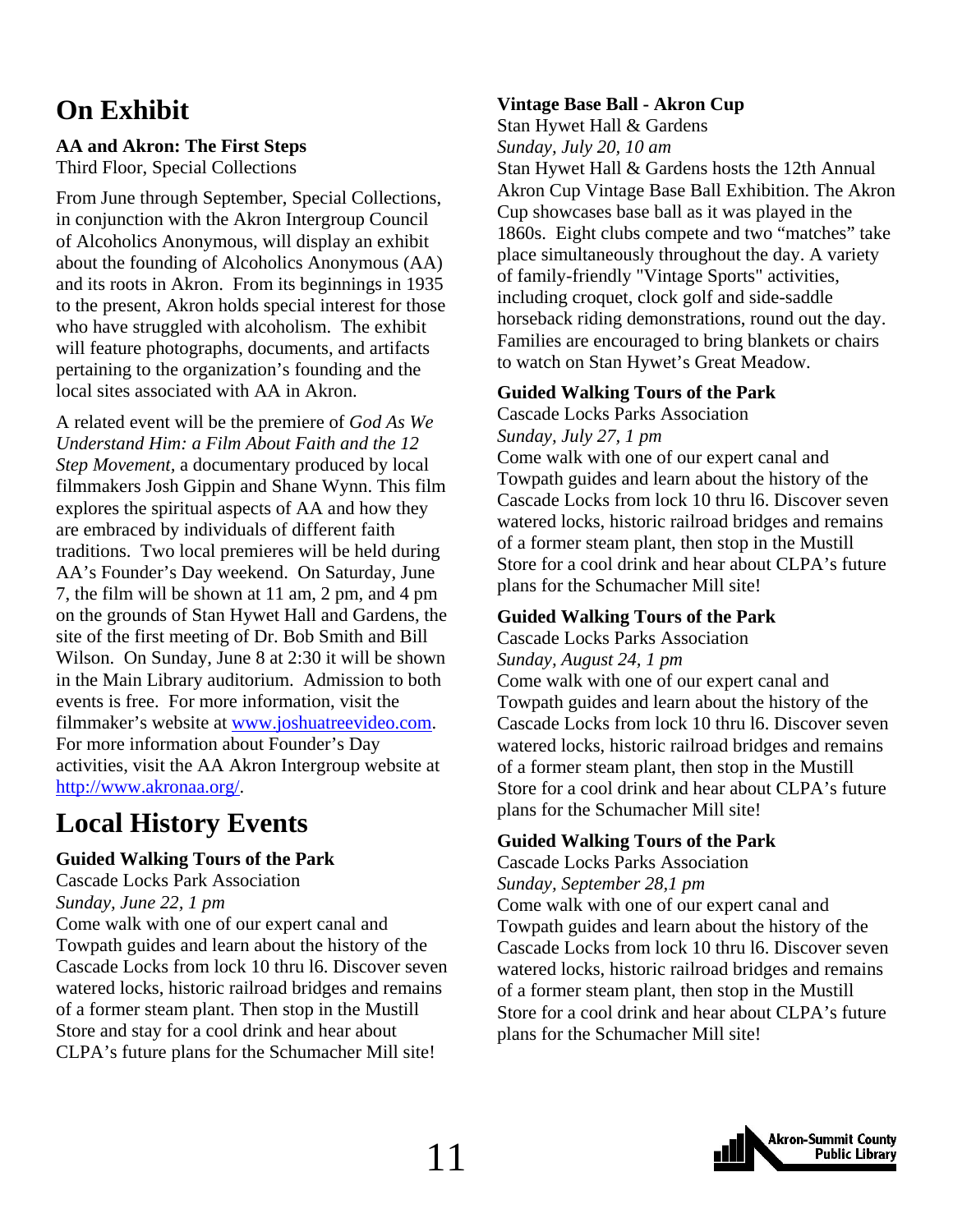#### **Hot Jazz on Howard Street "Puttin' on the Ritz"**

Cascade Locks Parks Association

*Saturday, August 16, 6 - 10:30pm*  We are "Puttin' on the Ritz" with a stellar lineup of Jazz artists this year! We have Evelyn Wright, a popular Cleveland vocalist, backed up by Dan Wilson, Jr. and Jack Schantz, coordinator of Jazz Studies from U of A. Jazz group "Fhloism" will open. Come for dinner and drinks, enjoy the show, and take a chance at winning a week in Hilton Head, other golf packages, or a group train ride on Cuyahoga Valley Scenic Railroad, complete with food, drinks and a Jazz trio. Proceeds support our work in the development of the Cascade Locks Park.

### **Genealogy Events**

#### **National Conference and Annual Meeting**

Ohio Chapter of the German Genealogy Society, Palatines to America *June 19 - 21, 2008*  Join us at the Midwest Hotel and Conference Center, Columbus, OH for our National Conference and Meeting. The theme for this year is "Tune Up Your German Speaking Research." Online registration is available from the National Conference Registration site at [http://palamnationalconference.org/registration/.](http://palamnationalconference.org/registration/)

#### **Who will be the Next Genealogist in your Family?**

#### Summit County OGS

#### *Saturday, June 21, 1 pm*

Bring with you a young member of the family, a child, a grandchild, or even a teenager or 30 something! Now is the time to get the next generation involved in their family history and dispel the myth that genealogy is boring and just for old people! Don't miss this exciting afternoon with fun activities that you can take to a family reunion this summer! Join us at Akron-Summit County's Main Library.

#### **Footnote.Com**

Computer Assisted Genealogy Group *Saturday, June 21, 9:30 am – 2 pm*  Join us at the Fairview Park Regional Library on Lorain Road for this mini-seminar presented by Brent Morgan. The morning session focuses on the database Footnote.com and the afternoon session

offers the opportunity to share your genealogy deadends and look for solutions. For more information, see [http://www.rootsweb.ancestry.com/~ohcagg/.](http://www.rootsweb.ancestry.com/%7Eohcagg/)

#### **Stitching a Family Quilt**

Ohio Genealogical Society *June 22-27, 2008* 

Join us in Mansfield, Ohio for this week-long summer workshop. Topics include Revolutionary and Indian War Records; Researching in Ohio; War of 1812 Records; Migration Patterns into Ohio; Researching Our Female Ancestors; Quaker Migration into Ohio; and many others. For more information, please see [http://ogs.org/workshop/.](http://ogs.org/workshop/)

### **Getting Started in Family History**

Special Collections

*Tuesday, July 15, 6:30 – 8 pm*  This orientation includes an overview of the genealogical resources available at the Akron-Summit County Public Library, suggestions for getting started, and tips for organizing your research. Held at the Main Library in downtown Akron, the session is free but sign up is required. For more information or to sign up, contact Special Collections at 330.643.9030 or [speccollections@akronlibrary.org](mailto:speccollections@akronlibrary.org).

#### **All Things Cemetery**

Summit County OGS

*Saturday, July 19, 1 pm* 

This will be our 3rd annual meeting at a local cemetery*.* We will provide opportunities for handson experience in a variety of areas, including tombstone rubbings, transcription tips, identification of emblems and symbols, a dowsing refresher, and preparing for a cemetery visit. For more information, contact the chapter at [summitogs@yahoo.com.](mailto:summitogs.yahoo.com)

#### **Pittsburgh Pennsylvania: East European Magnet**

Federation of East European Family History Societies

#### *August 1-3, 2008*

Join us at the Pittsburgh Airport Marriott Hotel for sessions on Bulgarian & Macedonian and Rusyn & Slovak research. Other topics include Galicia, Jewish, and Catholic records and using Maps, Atlases, and Gazetteers. For more information, please see <http://feefhs.org/>.



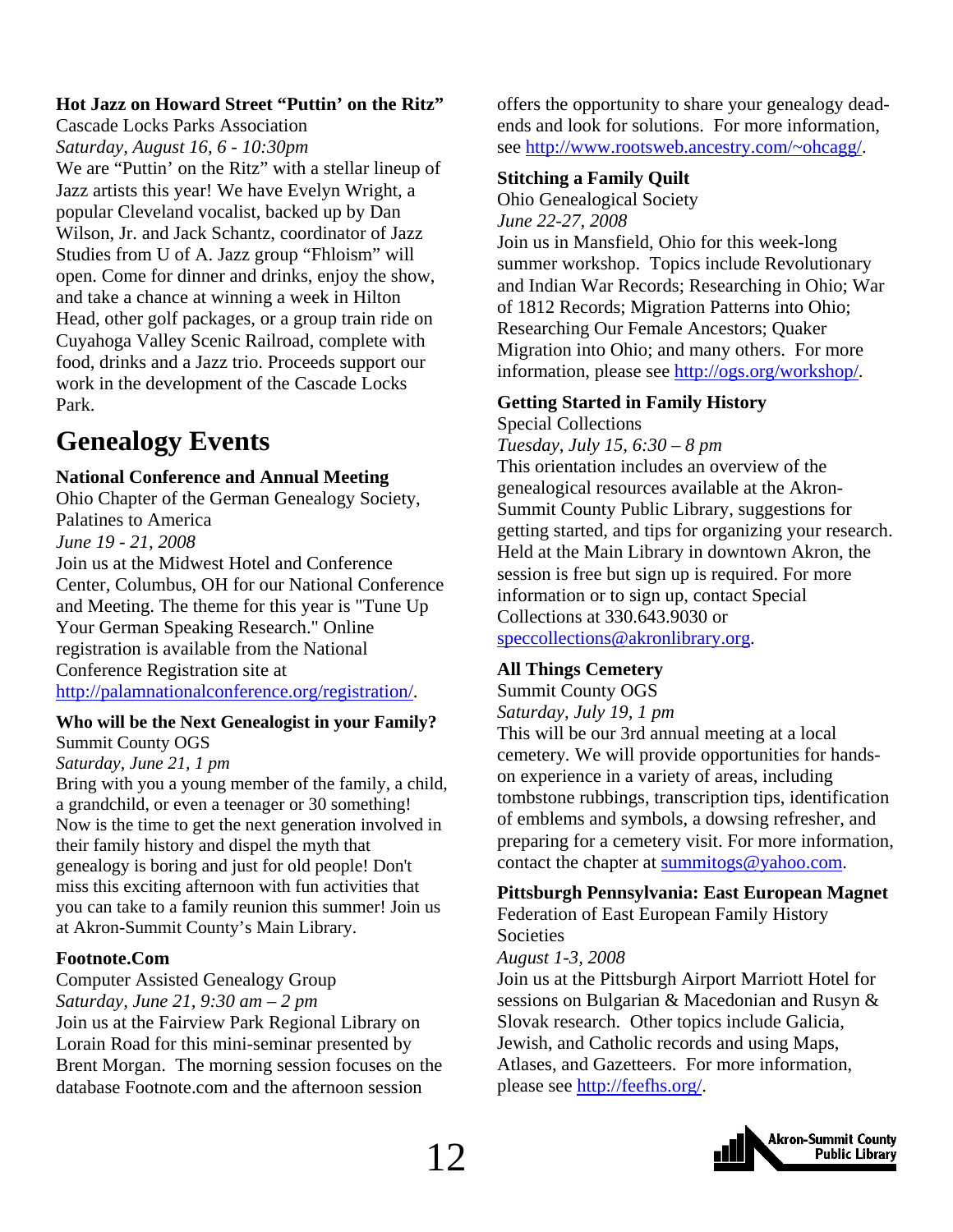#### <span id="page-12-0"></span>**Midwestern Roots 2008**

Indiana Historical Society *August 15 & 16, 2008*  Join us at the Indianapolis Marriott East for the Annual Conference. The more than 30 presentations by national and regional experts cover a range of topics from sources, methodology, and technology to DNA, storytelling, photograph preservation and much more. For more information, please see [http://www.indianahistory.org/midwesternroots/.](http://www.indianahistory.org/midwesternroots/)

#### **Finding Your Immigrant Ancestors**

Special Collections

*Saturday, August 16, 10 am – noon*  Their travels to the United States and along the path to U.S. citizenship are often documented, but finding these records is sometimes a challenge. Join us in Computer Lab 2 of Main Library for information on how to identify immigrant ancestors and locate passenger lists and naturalization records. As we will be using electronic resources, basic computer skills are recommended. For more information or to sign up, contact Special Collections at 330.643.9030 or [speccollections@akronlibrary.org.](mailto:speccollections@akronlibrary.org)

#### **23rd Annual Ohio Genealogical Society Chapter Management Seminar**

Lorain County Chapter, OGS *Saturday, August 16, 9:30 am – 3:30 pm*  Held at the Holiday Inn of Elyria on State Route 57 between Elyria and Lorain. The nine sessions will help to train current and future Chapter Officers and Chairs in a variety of topics. For more information, contact the Society at [ogs@ogs.org](mailto:ogs@ogs.org).

#### **Introduction to Internet Genealogy**

Special Collections

*Tuesday, August 26, 6:30 pm – 8:30 pm*  Lean about the genealogy databases available through the library as well as how to find and evaluate many popular free genealogy web sites. Basic computer skills are recommended. The class meets in Computer Lab 2, on the first floor of Main Library. For more information or to sign up, contact Special Collections at 330.643.9030 or [speccollections@akronlibrary.org.](mailto:speccollections@akronlibrary.org)

#### **Fall Genealogy Conference**

African-American Genealogical Society, Cleveland *Friday & Saturday, September 12 & 13*  Held at the Cleveland Public Library, downtown. Will feature nationally known presenters, such as Mark Lowe (of African-American Lives) and Tim Pinnick. Will also include workshops and research time at the Cleveland Public Library. For more information, please Contact Mary Brothers-Johnson at [robmary17@adelphia.net](mailto:robmary17@adelphia.net).

#### **Getting Started in Family History**  Special Collections

*Saturday, September 13, 10 am – 11:30 am*  This orientation includes an overview of the genealogical resources available at the Akron-Summit County Public Library, suggestions for getting started, and tips for organizing your research. Held at the Main Library in downtown Akron, the session is free but sign up is required. For more information or to sign up, contact Special Collections at 330.643.9030 or [speccollections@akronlibrary.org](mailto:speccollections@akronlibrary.org).

### **We would like to thank the following for their generous donations:**

Judy Campbell for *A Listing Entrymen on Lands in Stark County, Ohio* by Richard Kocher

Carl Clark for *The Descendants of Jacob Reaser: 1786-1860 in Augusta County, Virginia* 

Ed Davis and Ruth Grenzow for *The Story of the Airship* by Hugh Allen

Tim Defrange for *Goffredo & Orazia's Immigration Story* by Tim Defrange

Betty Eastman for *The Merrill Family* by George F. Merrill

William R. Elms for *The Descendants of Henry Young, volume 1* by William R. Elms and Diana M. Ricks Hart

Ott Gangl for photographs and negatives of the Kenley Players

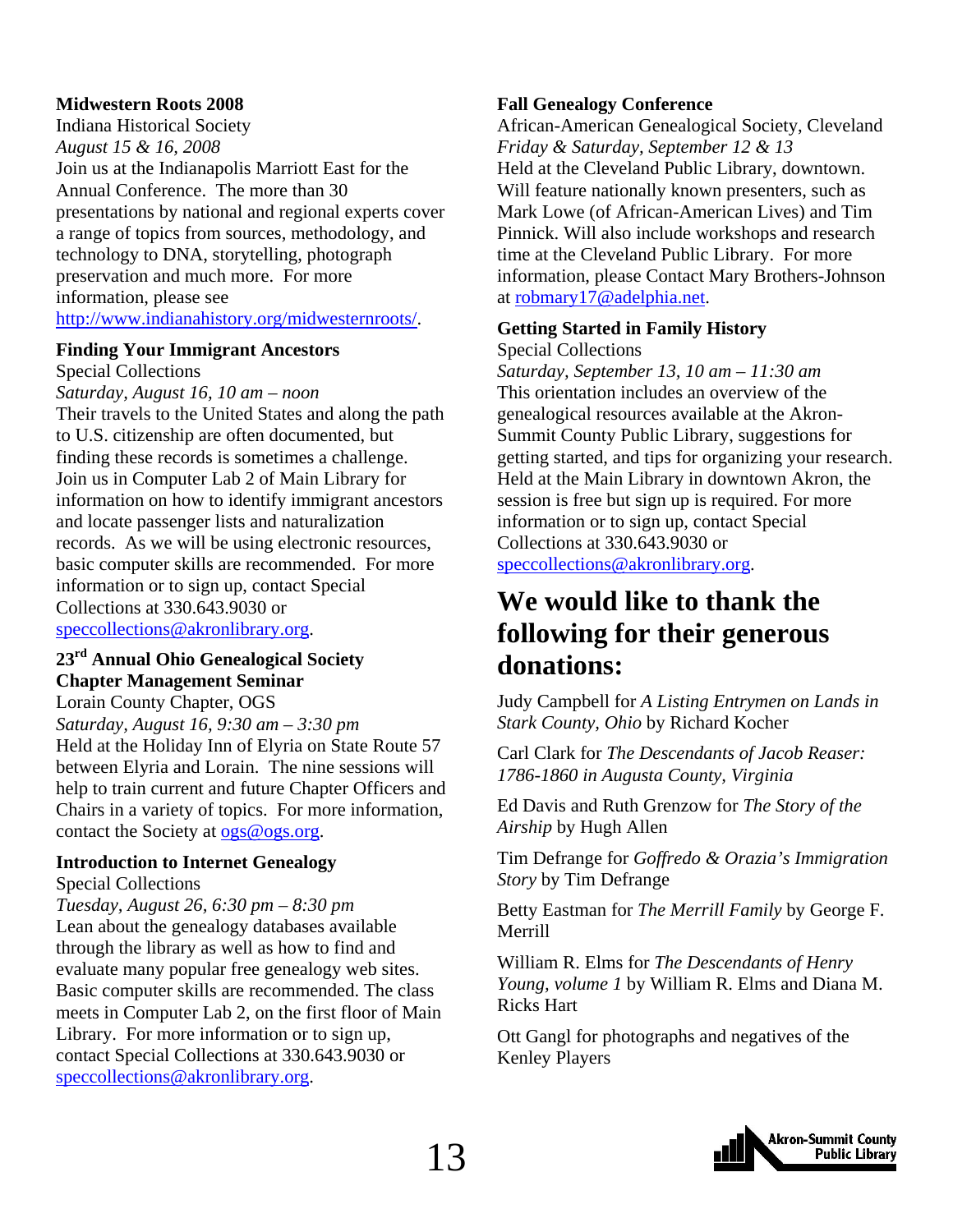<span id="page-13-0"></span>Garden Forum of Greater Akron for historical materials and documents of the Garden Forum of Greater Akron

Portage Lakes Historical Society for *Gold Rush* by Jeffrey Smith; *Behind the Front Page* by James S. Jackson; *My Dear Carrie* by Robert H. Jones and Caroline Pardee; *Print It!* by Hal Fry; *Glory Days: the Akron Yankees* by Richard McBane; *Summit Beach Park* by Diane and David Francis

Lawrence Joseph Rohr for *The Brewing Era in Akron, Ohio* by Lawrence Joseph Rohr

Cyrus Thornton for *Thornton: Lineage of Cyrus Page Thornton & Family* by Cyrus Page Thornton

### **New to the Collection**

#### **Kentucky**

Barren County, Kentucky, unrecorded burials, annotated, the 1880's through May 18, 2006 Boone County, Kentucky, history and biographies Hardin County, Kentucky, history and biographies Warren County, Kentucky, marriages 1797-1851

#### **Maryland**

Abstracts of the testamentary proceedings of the Prerogative Court of Maryland. Vol. VI: 1686- 1689, 1692-1693; Vol. VII: 1693-1697; Vol. VIII: 1697-1700

Historic resource study: Chesapeake & Ohio Canal

#### **Massachusetts**

Genealogies of some old families of Concord, Massachusetts, and their descendants: in part to the present generation. Vol. 1

#### **Michigan**

Burial records of Lenawee Country, Michigan Detroit City Cemetery burial records, 1854-1861: Detroit, Wayne County, Michigan

Elmwood Cemetery register, 1862-1874: Detroit, Wayne County, Michigan

Extractions of births, marriages, deaths and miscellaneous news items from the Michigan Messenger. Vol. I: 1980-1893. Vol. II: 1894-95 Extractions of births, marriages, deaths and miscellaneous news items, including news from the Civil War, from the Tecumseh Herald: scattered dates from 1852-1864; scattered dates from 1880-1895. 2 vols.

Graduates of Adrian public schools, 1857-1901: and graduates of Adrian Training School (for training of teachers), 1883-1902

Headstone readings: Apostolic Christian Cemetery, Bay Co., MI

Headstone readings: Beaver Township Cemetery and Zion Lutheran Cemetery, Bay Co., MI

Headstone readings: Garfield Township Cemetery, Bay Co., MI

Headstone readings: Pinconning Township Cemeteries, "old" and "new", Bay Co. MI

Headstone readings: St. John's Lutheran Memorial Cemetery, Bay Co., MI

Headstone readings: St. Michael's and St. Agnes Catholic cemeteries, Bay Co., MI

Kent County, Michigan, marriage and death newspaper notices

Marriage and death newspaper notices, Wayne County, Michigan, 1809-1868

Marriages and deaths as found in the Michigan Expositor, 1850-1852

Marshall marriage and death newspaper notices

Michigan genealogy: sources & resources

Mt. Elliott Cemetery burial records, 1845-1861: Detroit, Wayne County, Michigan

Record of the juvenile inmates of the Home for the Friendless, Detroit, Wayne County, Michigan: October, 1862 to 1868

Reports of City Physicians, 1860-1869: Detroit, Wayne County, Michigan

#### **New Jersey**

New Jersey graveyard and gravestone inscriptions locators: Mercer County

New Jersey graveyard and gravestone inscriptions locators: Monmouth County

New Jersey graveyard and gravestone inscriptions locators: Morris County

The old Jewish cemeteries of Newark

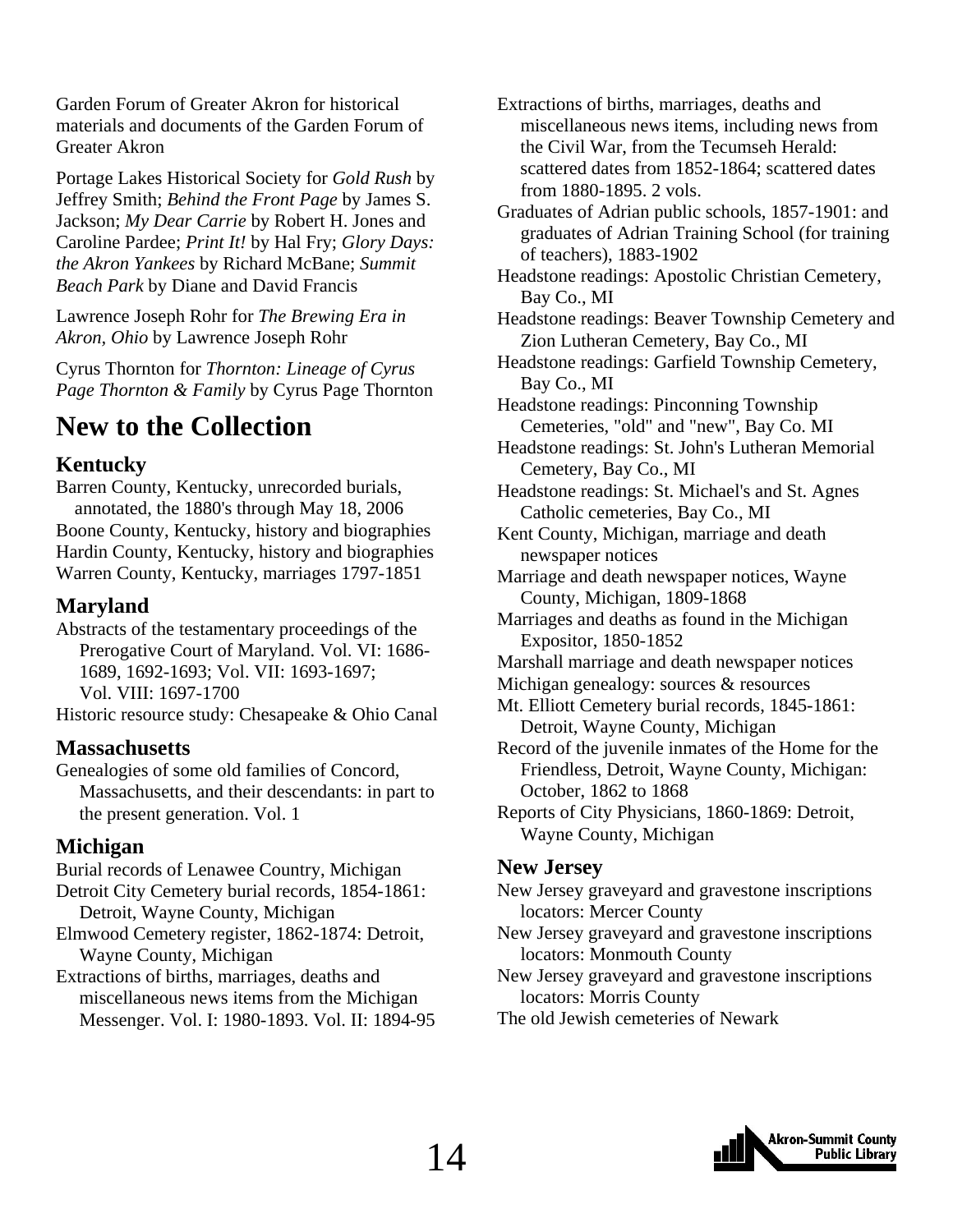#### **New York**

A collection of abstracts from Otsego County, New York, newspaper obituaries, 1808-1875

Distant drums: Herkimer County in the War of the Rebellion

Early histories and descriptions of Oneida County Early history of Friends in Cayuga County, New

 York: read before the Cayuga County Historical Society, April 8, 1890, by Miss Emily Howland

Erie County, Obituaries: as found in the files of the

 Buffalo & Erie County Historical Society Historical album of Orleans County, N.Y.

History of Niagara County, N.Y.

Our Brooklyn, New York ancestors: 1796 & beyond Spafford, Onondaga County, New York

#### **North Carolina**

North Carolina slaves and free persons of color: Mecklenburg, Gaston and Union counties

#### **Ohio**

Akron churches: early architecture

A fine-looking lot of ball-tossers: the remarkable Akrons of 1881

Footpaths to ancient campsites in Copley Township

A listing of entrymen on lands in Stark Co., Ohio An illustrated historical atlas of Lucas and part of Wood counties, Ohio

Index to 1851 tax maps of Lorain County, Ohio

Linton Township history (Coshocton Co.)

- Mount Calvary Cemetery: established 1885, City of Youngstown, Mahoning County, Ohio. V. 3
- New Philadelphia, Democrat obituary excerpts. 2 vols. 1904-1910 (Tuscarawas Co.)

Ohio slate types

Towpath companion: a traveler's guide to the Ohio & Erie Canal Towpath Trail

- Tuscarawas County, Ohio, connections I, II & III: ancestor charts from across the United States each touching on Tuscarawas County, Ohio
- Tuscarawas County, Ohio, index to administration dockets, 1809-1878 & will records, 1809-1910
- Tuscarawas County, Ohio, marriages: 1880-1894 Tuscarawas County, Ohio probate court birth
- records: Auburn & Bucks townships, dockets 1 & 2, 1867-1908

Tuscarawas County, Ohio, probate court birth records: Lawrence Township, dockets 1 & 2, 1867-1898

#### **Pennsylvania**

Abstracts of Philadelphia County, Pennsylvania wills. Vols. 5, 7 and 9. 1777-1790; 1802-1809; 1820-1825

General index to the Colonial Records, in 16 volumes, and to the Pennsylvania Archives [1st series] in 12 volumes...

Menallen [Pennsylvania] minutes, marriages and miscellany: Quaker records, 1780-1890

#### **Military**

Hessian chaplains: their diaries and duties

#### **United States**

A guide to Mormon family history sources Researching your colonial New England ancestors

#### **Germany**

In search of your German roots: a complete guide to tracing your ancestors in the Germanic areas of Europe

#### **Israel**

Guidebook for Sephardic and Oriental genealogical sources in Israel

#### **Jews**

A field guide to visiting a Jewish cemetery: a spiritual journey to the past, present and future

A practical guide to Jewish cemeteries Where we once walked: a guide to the Jewish communities destroyed in the Holocaust. Revised

#### **Mexico**

Finding your Mexican ancestors: a beginner's guide

#### **Scotland**

Scottish Highlanders on the eve of the Great Migrations, 1725-1777: the people of Argyll

#### **Family Histories**

Ancestors of Rogers Bruce Johnson: from immigration to the present times, 1620-1996 Volume 2 Addendum